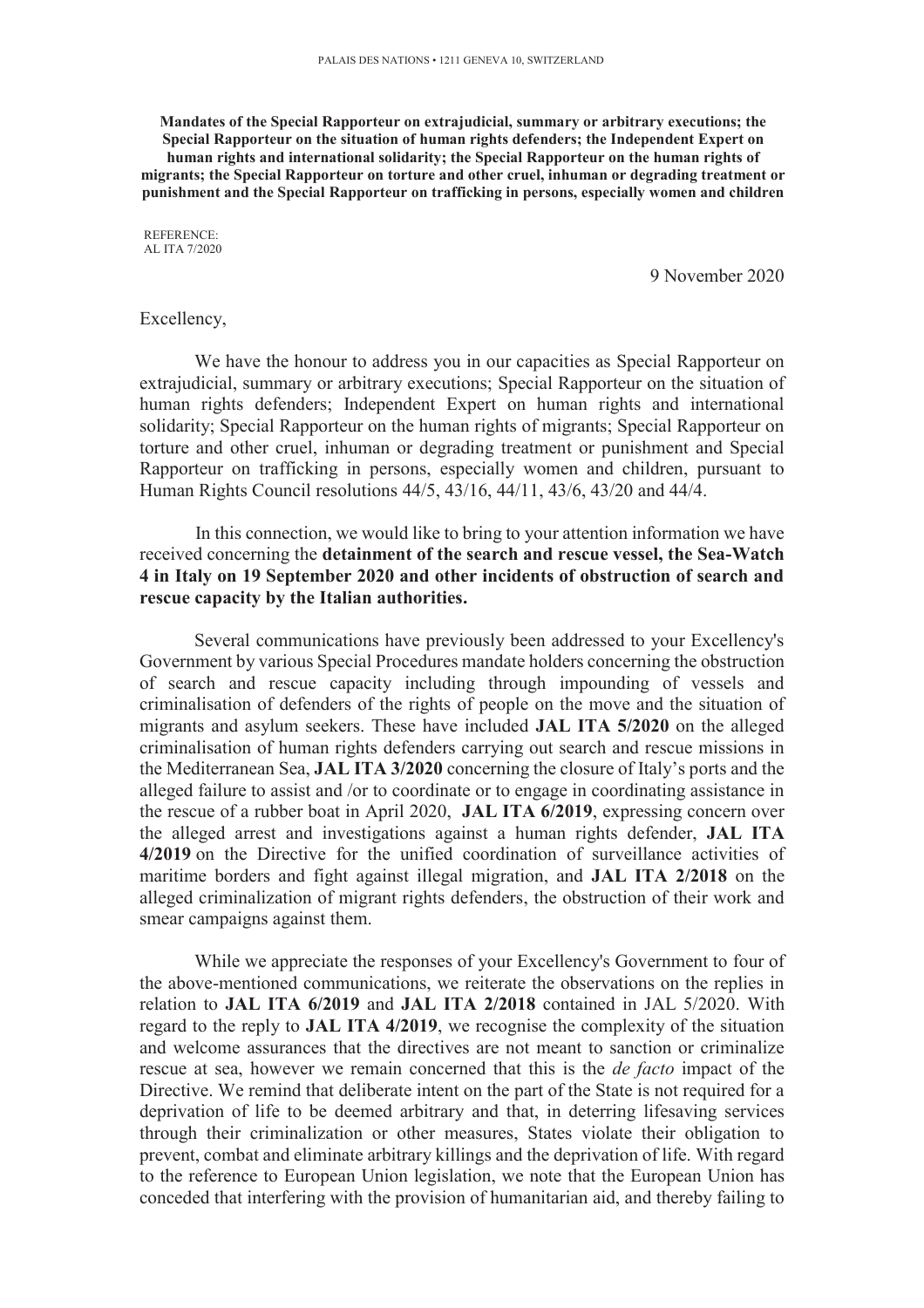assist those in need, would violate the Charter of Fundamental Rights of the European Union. With regard to the identification of potential victims of trafficking we are concerned at the interpretation of the international norms that Italy had made in their response to JAL 4/2019, in particular paragraph 27, by implying that payment of a transport fee to a smuggler is incompatible with a situation of trafficking in persons.

With regards to the reply to **JAL ITA 3/2020**, we remain concerned that Decree **150/2020** appears to be discriminatory as it has been applied only to NGO Search and Rescue vessels and not to commercial vessels who have rescued people at sea. While we recognise the need to take measures to prevent the spread of COVID-19, we note that this objective could be achieved by other more proportionate measures, such as applying the same preventive protocols to rescued refugees and migrants as to other individuals entering Italy, while still respecting their rights to life, to seek asylum and to be protected against refoulement. We further highlight that imposing a blanket measure to prevent admission of refugees or asylum-seekers and denial of access to territory without measures in place to protect against refoulement is discriminatory and and cannot be justified on the grounds of any health risk. Regarding the use of quarantine ships, we welcome that the Minister of Interior has indicated that minors should be transferred to onshore reception centers and that it has halted the transfer of people with positive COVID-19 results from reception centers to quarantine ships. However, we remain concerned that the use of quarantine ships may limit the access of refugees and migrants to protection services, such as those for victims of sexual and gender-based violence, and may pose a risk to the mental health of those on board while the level of access to health care is not clear.

According to the information received:

Detainment of the Sea-Watch 4

On 19 September 2020, the Italian Coast Guard decided to detain the Sea-Watch 4 search and rescue ship in the port of Palermo.

After an 11-hour inspection of the Sea-Watch 4 by the Italian port authorities, the ship was issued with a detention order on the basis of "irregularities of a technical nature such as to compromise not only the safety of the crews but also of the people who were and who could be recovered on board."

The irregularities noted by the Italian coastguard ranged from a Stability Information Booklet not being translated into English, to several nonfunctioning lights, all of which can be repaired within a short timeframe and are being addressed.

Other irregularities are impossible to address and are based on a distorted interpretation of maritime law provisions. For example, one of the irregularities given as grounds for detention is the fact that the total number of persons for which life-saving appliances are provided on the ship are 30, while in its recent mission Sea-Watch 4 carried 354 people, following three rescue operations and one trans-shipment from another vessel, which took place in August 2020.

However, this assessment reflects a disingenuous interpretation of the maritime legal framework and disregards the fact that rescue operations, as per the duty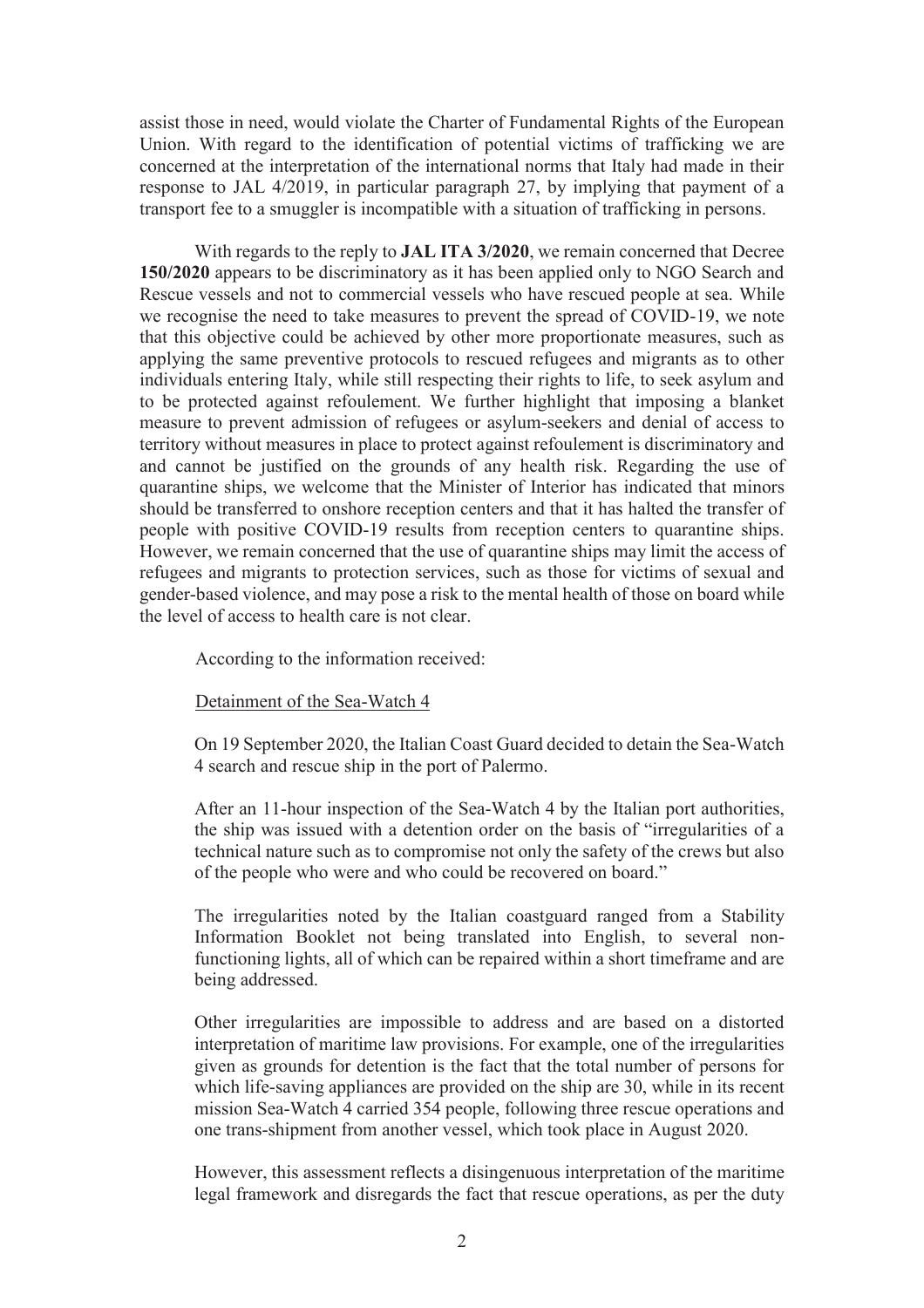of ship masters to provide assistance to people in distress at sea enshrined in the International Convention on Maritime Search and Rescue, are considered force majeure situations and thus "persons who are on board a ship by reason of force majeure or in consequence of the obligation laid upon the master to carry shipwrecked or other persons shall not be taken into account for the purpose of ascertaining the application to a ship of any provisions of the present Convention" (International Convention for the Safety of Life at Sea, Article IV, (b)). The assessment is particularly problematic given the Sea-Watch 4 was instructed to take on board more people from the vessel in question and that Italian coast guard vessels were also on scene and evacuated forty-nine vulnerable people, with the Sea-Watch 4 taking onboard the 152 remaining survivors.

Furthermore, in the "Additional Comments" in their Inspection Report, the Italian port authorities state that "the ship is engaged in assisting migrants at sea while it is not certified for the intended service". The flag state of the Sea-Watch 4, Germany, has confirmed that, from their point of view, the ship's certification is in line with international and German regulations, as is its safety equipment. By requiring that the Sea-Watch 4 be certified as a rescue ship, Italian authorities exploit the fact that the ship's flag-state, Germany, does not provide such a type of certification, which makes this irregularity impossible to rectify and effectively blocks the ship for an indefinite period.

The inspection is justified by the authorities under the category "overriding factors" of EU Directive 2009/16/EC, however, none of the factors listed in the directive cover "assistance to migrants at sea". In fact, the category "assisting migrants at sea" is not covered in maritime law.

The detention order relies on a skewed interpretation of maritime law and safety regulations in order to obstruct Sea-Watch 4's rescue operations at sea.

Such Port State Controls have been specifically used to target NGO search and rescue ships in a discriminatory way. Over the past six months, six civilian search and rescue vessels have been subjected to Port State Controls in Italian ports and have been detained in the immediate aftermath of the inspection, while commercial ships, which have also conducted rescues at sea, have not been subjected to the same level of scrutiny.

## Detainment of other vessels

On 5 May 2020, the Alan Kurdi, operated by Sea-Eye was detained by Italian authorities in the port of Olbia in Sardinia after disembarking 150 people. On 6 May 2020, the Spanish-flagged Aita Mari, operated by Salvamento Marítimo Humanitario was also blocked. These two detainments took place in the context of the closure of Italian ports to search and rescue vessels with foreign flags. Blocking the two ships also resulted in the complete lack of search and rescue capacity in the Central Mediterranean between the beginning of May and the end of June, during which time several shipwrecks off the coast of Libya claimed the lives of over 100 people.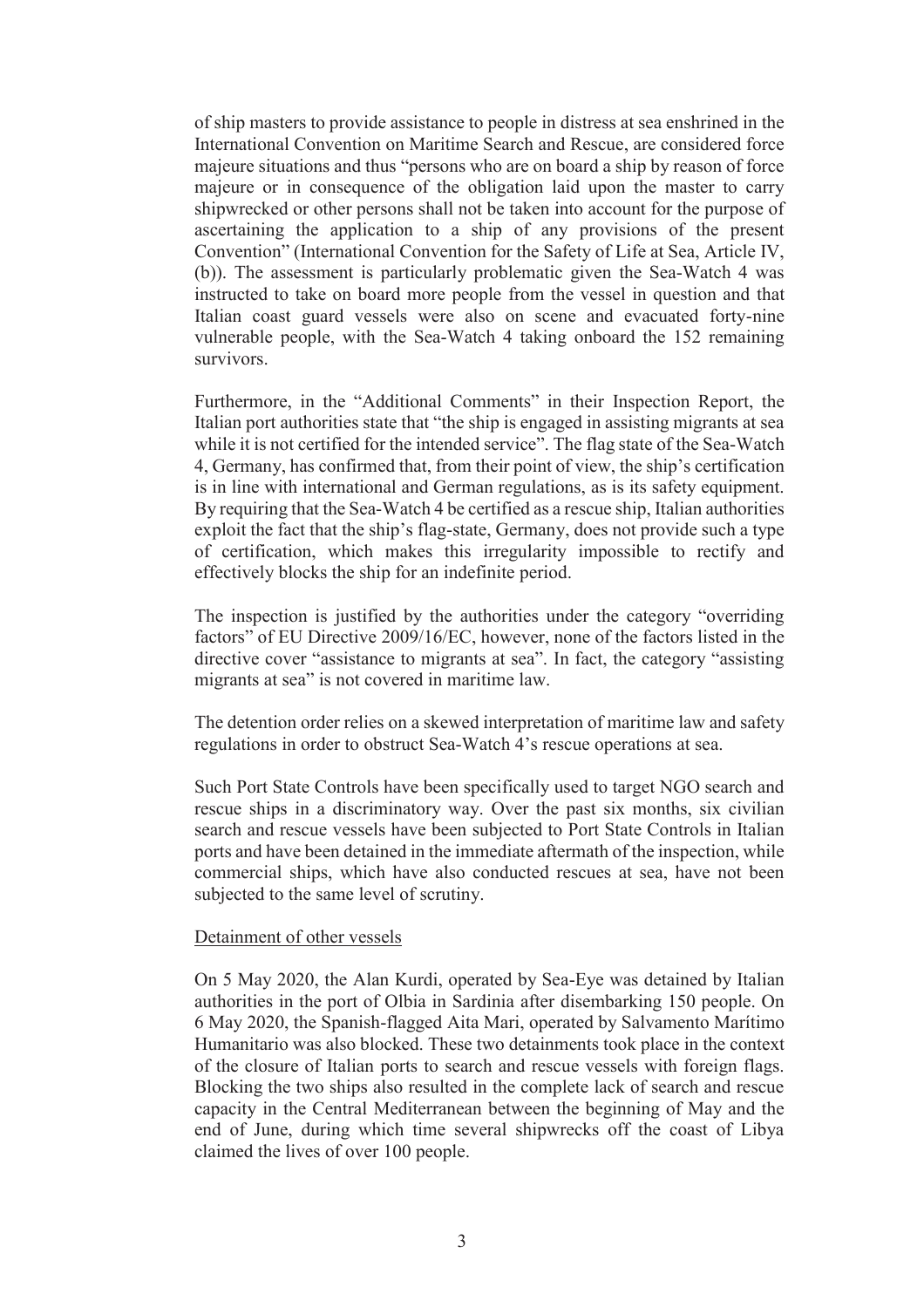On 8 July 2020, the Sea-Watch 3 was detained. It was eventually permitted on 17 September 2020 to sail to Burriana, Spain for repairs but remains effectively blocked from returning to sea.

On 22 July 2020, the Ocean Viking of SOS MEDITERRANEE was also detained in Porto Empedocle after an 11-hour Port State Control. As has been the case for Sea-Watch 4, one of the grounds for detention of the Ocean Viking is the claim by the Italian authorities that "the ship has been carrying more persons than the number certified according to the Cargo Ship Safety Equipment Certificate<sup>"</sup>

On 25 September 2020, it was reported that the Italian-flagged Mare Jonio operated by Mediterranea has also been effectively blocked in the port of Pozzallo after two of its rescue crew were denied access to the ship by port authorities, after the Public Prosecutor's office of Ragusa had opened two legal proceedings against the ship's captain and ship-owner for allegedly "failing to comply with the prescriptions ordered by the Authorities."

On 9 October, Alan Kurdi was detained in the port of Olbia in Sardinia for the second time in six months.

## Detainment of a humanitarian aircraft

On 8 September 2020, the humanitarian aircraft Moonbird, operated by Sea-Watch in partnership with the Foundation Humanitarian Pilots Initiative, was also grounded and issued with a prohibition of flight by the Italian authorities. The aircraft is one of the two civilian air assets used to monitor the situation in the Central Mediterranean Sea and relay information regarding boats in distress to authorities and NGO ships. The Italian Civil Aviation authority ENAC claims that Moonbird performs Search and Rescue activities in the Italian search and rescue area without the authorization of the competent authorities, therefore representing a threat to the safety of aerial navigation and endangering search and rescue operations carried out by state actors.

Since the end of the lockdown, the crews of Moonbird and the other aircraft, Seabird, flew 59 missions, sighting more than 3334 persons in distress, documenting severe human rights violations, such as non-assistance cases, situations of cooperation between European authorities and Libyan authorities. It is believed that the Italian authorities want to prevent reporting of the grave violations of human rights committed by European States on a daily basis.

### Human cost of non-assistance at sea

This approach by the Italian authorities has resulted in further reduction of the, already limited, search and rescue capacity in the Central Mediterranean Sea and directly endangered the lives of people fleeing conflict, violence or extreme poverty.

A total of 473 lives have been lost so far in 2020. August registered the highest number of fatalities in the Central Mediterranean Sea so far this year, with 111 people reported dead or missing by the International Organisation for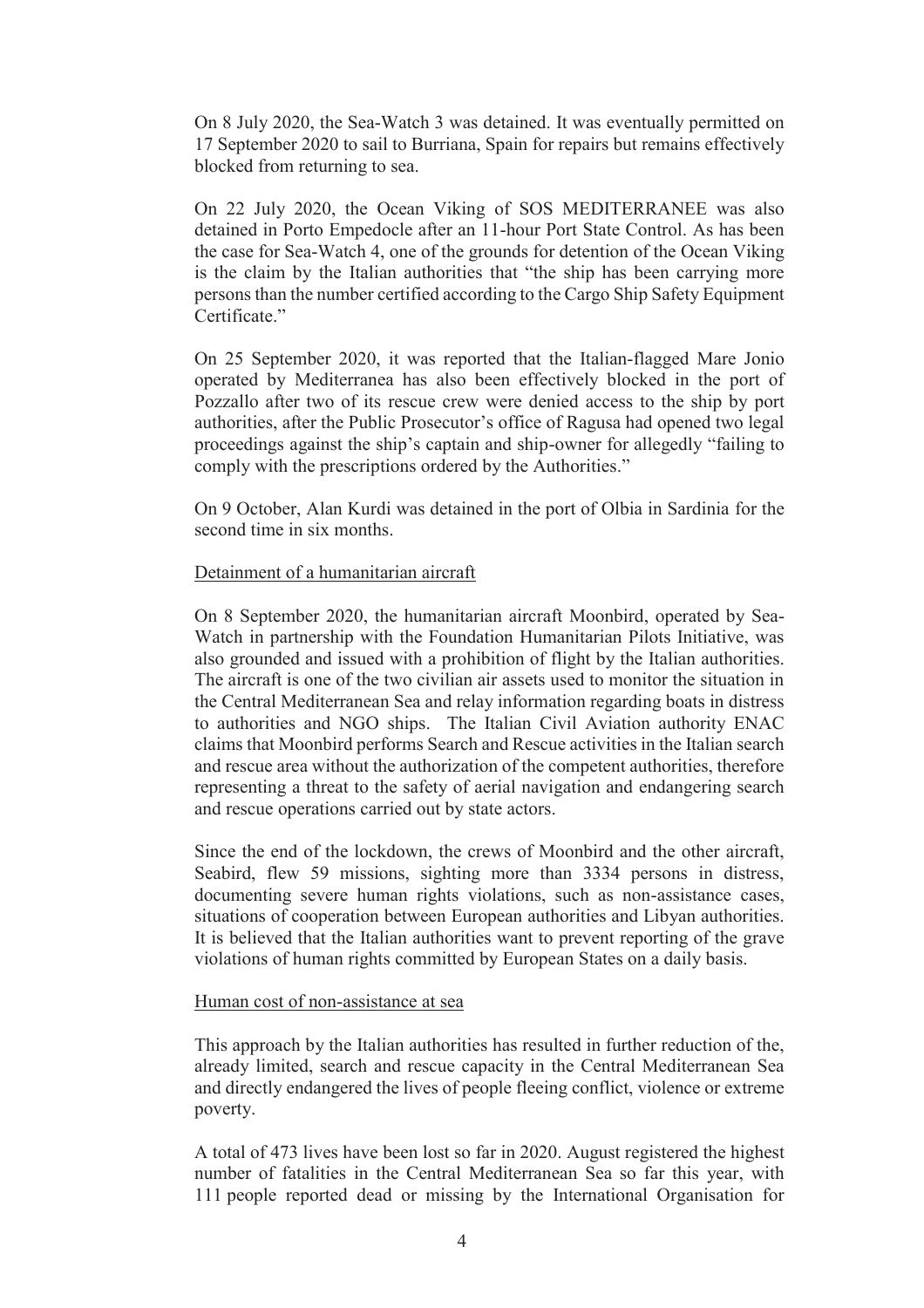Migration (IOM). In September, at least 73 people reportedly lost their lives in several shipwrecks off the coast of Libya, according to IOM.

Since Sea-Watch 4's detainment on 19 September 2020, two shipwrecks off the coast of Libya occurred on 25 September 2020, during which at least 34 people went missing or drowned. Another shipwreck that is presumed to have led to the death of at least 110 people was reported on 21 September 2020, but has not yet been confirmed by the United Nations. On 11 October 2020, 13 more people died, while 9 were reported missing after another shipwreck confirmed by IOM.

Individuals rescued by the Sea-Watch 4 prior to its detention indicated they had spent at last 3 days at sea, with no food or water and without receiving assistance. Many were in an extremely precarious physical condition, following long hours and, in some cases, days of being abandoned at sea. Many had fuel burns and intoxication, caused by the exposure to the mixture of saltwater and gasoline while on the rubber dinghies.

Sea-Watch 4 is required to operate because of the absence of state-led search and rescue capacity in the Central Mediterranean, in order to fill a gap and save lives.

While we do not wish to prejudge the accuracy of the information received, we wish to express concern at the alleged detainments of search and rescue vessels including the Sea-Watch 4 preventing them from operating, on the basis of discriminatory application of port state controls that may be in contravention of the right of everyone to life, as set forth in article 3 of the Universal Declaration of Human Rights (UDHR); as well as in articles 6 and 7 of the International Covenant on Civil and Political Rights (ICCPR), ratified by Italy in 1978.

We recognize that the aforementioned allegations are of concern to all the Member States of the European Union and to the EU itself, and that Italy's geographical location means that it is responding to a disproportionately high number of search and rescue operations compared to other EU member states while these ought to be a shared responsibility. We also acknowledge that European member States have largely failed to implement agreed policies with regard to the re-distribution of refugees and migrants across European states. We will thus communicate to the EU the aforementioned allegations and concerns, which we consider to be Italian and European.

We acknowledge that States should have in place port state controls to ensure the safety of navigation at sea. However, these should be applied in a nondiscriminatory and non-arbitrary way. We are concerned that this is the latest allegation in a pattern of practices apparently aimed at preventing or obstructing humanitarian search and rescue vessels, which usually patrol the central Mediterranean area from supporting migrants in distress. Moreover, the Special Rapporteur on Torture noted in a 2018 report on migration, that arbitrarily exposing migrants to conditions of hardship, increased the risk of torture and ill-treatment (A/HRC/37/50, para 25).

As highlighted by the UN Special Rapporteur on extrajudicial, summary or arbitrary killings, civil society plays a central role in preventing migrants' and refugees' unlawful deaths. By deterring the services provided by civil society through their criminalization or other measures, States violate their obligation to prevent, combat and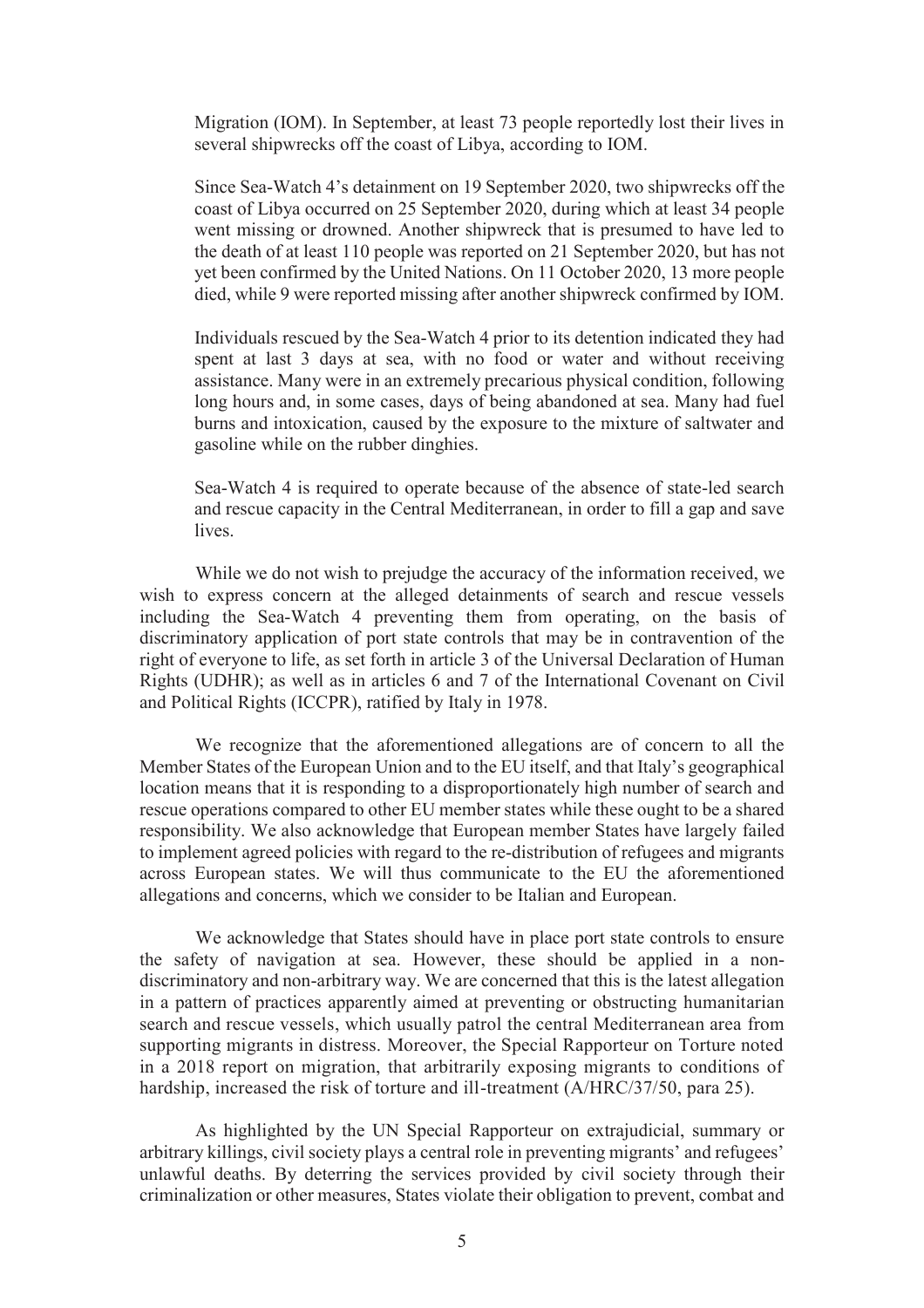eliminate arbitrary killings and the deprivation of life. Deterring humanitarian services for migrants preventing life-saving rescue missions and transportation and, impeding the provision of food, shelter, medical care and other services exacerbates the risks to life. Therefore, States must not criminalize or otherwise penalize neither the provision of support or assistance to migrants, nor the organisations or individuals who carry out such essential activities. We insist that saving lives is not a crime. We also wish to insist that laws and policies aimed at seeking to prevent the provision of life-saving and lifesustaining services to populations because of their ethnicity, religion or immigration status constitute a violation of article 6 of the International Covenant on Civil and Political Rights<sup>1</sup>.

The Special Rapporteur on trafficking in persons, analyzing States' obligations to identify and protect victims of trafficking during search and rescue operations also reaffirmed that Member States should ensure that national legal frameworks and policies as well as bilateral/multilateral cooperation uphold and strengthen the effectiveness of the search and rescue regime, in accordance with international law and standards. They should also ensure that organizations and individuals who rescue or assist people on the move are not criminalized or otherwise punished for doing so.

Under international human rights law, the absolute right to life entails a negative obligation on the State not to engage in acts that would jeopardize the enjoyment of that right. The prohibition, criminalization or impediment of humanitarian actions such as life-saving search and rescue operations violate Italy's obligation to respect the right to life. We wish to remind your Excellency's Government that any death linked to such prohibition would constitute an arbitrary deprivation of life. When the State is not providing rescue mechanisms to protect life and dignity, humanitarian actors are indispensable in delivering those services. The State has a positive obligation to seek and facilitate humanitarian action (through an act of delegation) and a negative obligation not to prevent it.<sup>2</sup> Italy cannot fail to discharge its obligation to respect and protect the right to life and then exacerbate and compound that failure by precluding others from undertaking activities aimed at providing that core obligation, particularly if the actions or inactions of the State are driven by discriminatory motives or result in discrimination<sup>3</sup>

We emphasize that acts prohibiting or otherwise impeding humanitarian services violate a State's obligation to respect the right to life. Any death that may be linked to such prohibition would constitute an arbitrary deprivation of life.<sup>4</sup>

Within this context, we also wish to emphasize that all credible allegations of delay or non-response to distress calls should be effectively investigated.

In connection with the above alleged facts and concerns, please also refer to the **Annex on Reference to international human rights law** attached to this letter which cites international human rights instruments and standards relevant to these allegations.

-

<sup>1</sup> Special Rapporteur on extrajudicial, summary or arbitrary executions, Saving lives is not a crime (A/73/314): https://undocs.org/A/73/314

<sup>2</sup> Ibid.

<sup>3</sup> Ibid.

<sup>4</sup> Ibid.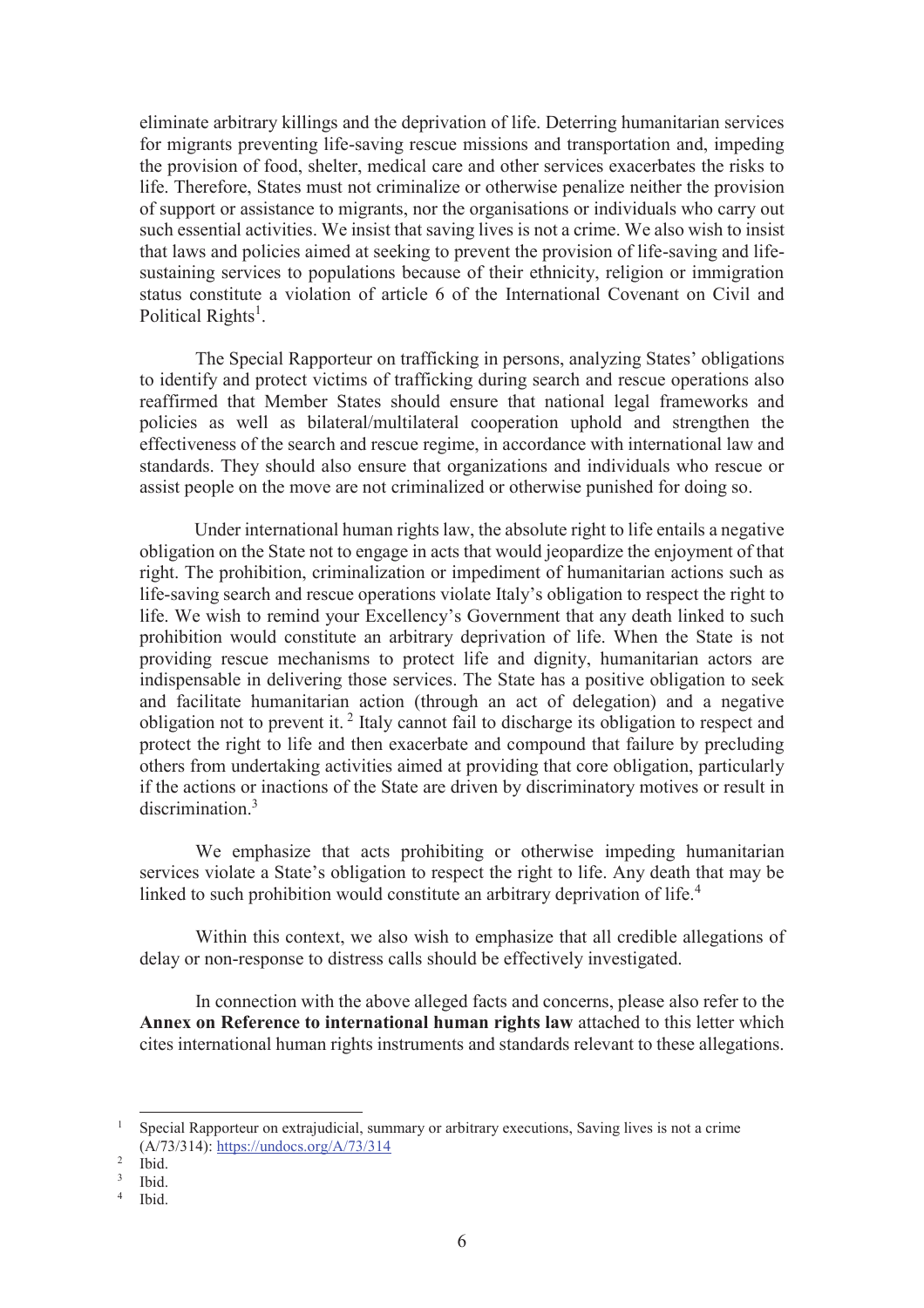As it is our responsibility, under the mandate provided to us by the Human Rights Council, to seek to clarify all cases brought to our attention, we would be grateful for your observations on the following matters:

- 1) Please provide any additional information and/or comment(s) you may have on the above-mentioned allegations.
- 2) Please provide information on the measures taken to ensure port state controls are applied in a non-discriminatory and non-arbitrary manner, equally to all vessels.
- 3) Please provide information on the steps taken to ensure search and rescue vessels and planes are not prevented or obstructed from operating in a discriminatory or arbitrary manner. Please provide information on whether any instructions have been given to port authorities regarding the treatment of NGO search and rescue vessels and if so, how these are compliant with Italy's international obligations.
- 4) Please provide information on Italy's current search and rescue capacity in the Central Mediterranean, as well as the capacity to detect migrants in vulnerable situations, in particular victims of trafficking, and their referral to appropriate services for early support.

We would appreciate receiving a response within 60 days. Passed this delay, this communication and any response received from your Excellency's Government will be made public via the communications reporting website. They will also subsequently be made available in the usual report to be presented to the Human Rights Council.

While awaiting a reply, we urge that all necessary interim measures be taken to halt the alleged violations and prevent their re-occurrence and in the event that the investigations support or suggest the allegations to be correct, to ensure the accountability of any person(s) responsible for the alleged violations.

We would like to inform your Excellency's Government that a copy of this letter will be sent to Germany and the European Union.

Please accept, Excellency, the assurances of our highest consideration.

Agnes Callamard Special Rapporteur on extrajudicial, summary or arbitrary executions

Mary Lawlor Special Rapporteur on the situation of human rights defenders

Obiora C. Okafor Independent Expert on human rights and international solidarity

Felipe González Morales Special Rapporteur on the human rights of migrants

#### Nils Melzer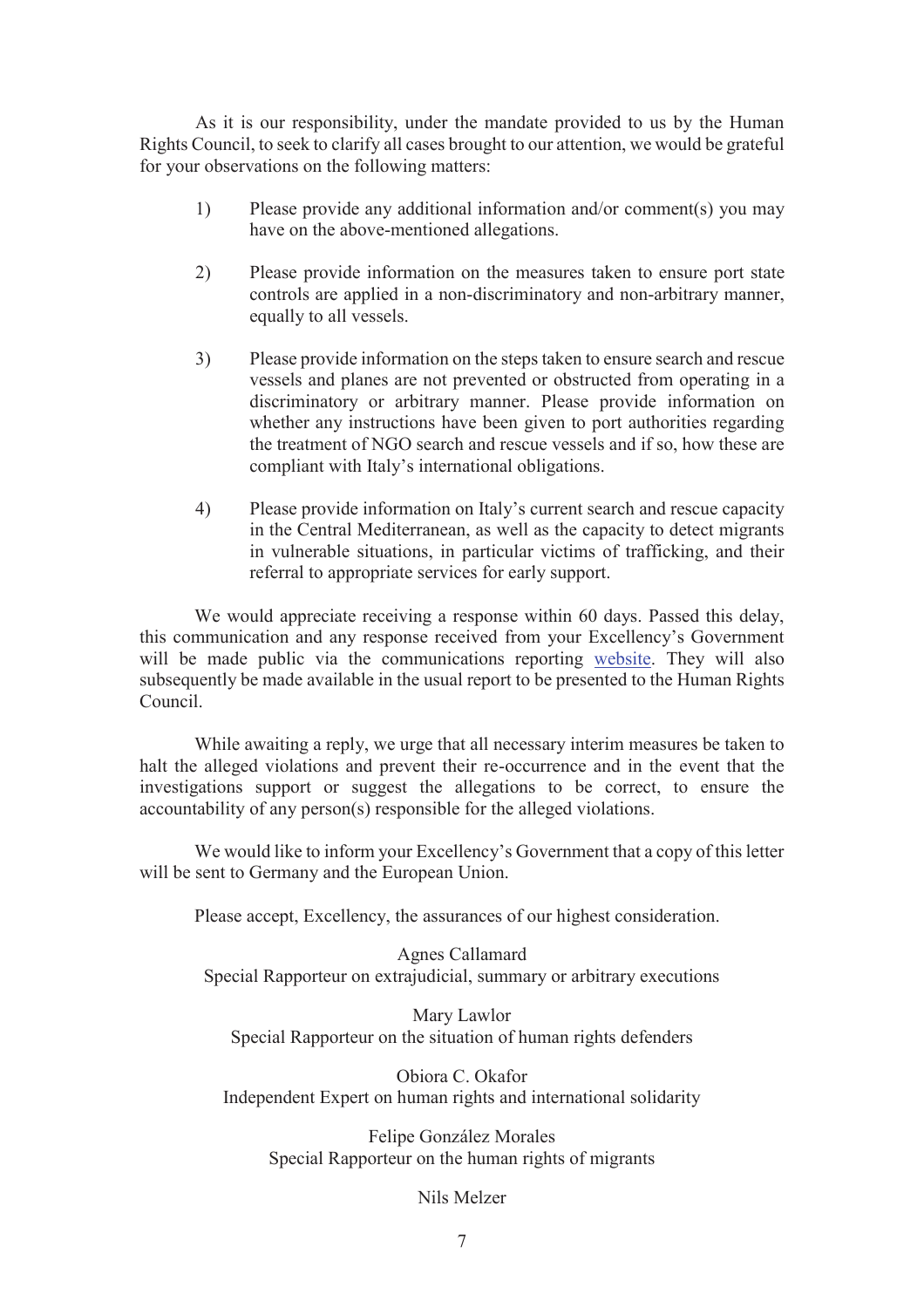# Special Rapporteur on torture and other cruel, inhuman or degrading treatment or punishment

Siobhán Mullally Special Rapporteur on trafficking in persons, especially women and children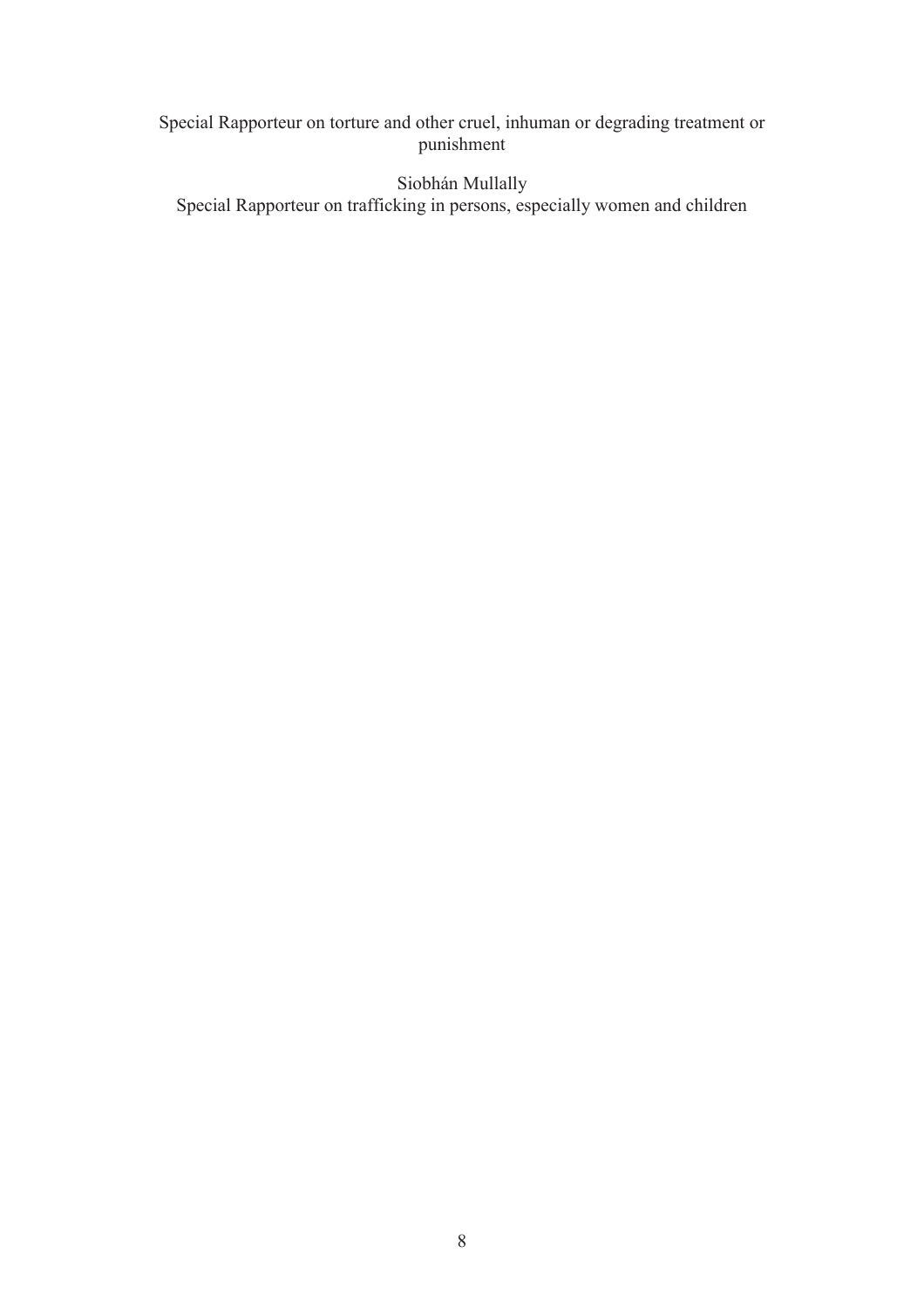#### **Annex Reference to international human rights law**

In connection with above alleged facts and concerns, we would like to refer your Excellency's Government to article 3 of the Universal Declaration of Human Rights which states that "Everyone has the right to life, liberty and security of person"; and article 6 (1) of the International Covenant on Civil and Political Rights provides that "Every human being has the inherent right to life. This right shall be protected by law. No one shall be arbitrarily deprived of his life".

In this regard, we would like to highlight that the enjoyment of the rights guaranteed in the ICCPR is not limited to citizens of States parties but "must also be available to all individuals, regardless of their nationality or statelessness, such as asylum seekers, refugees, migrant workers and other persons, who may find themselves in the territory or subject to the jurisdiction of the State Party" (ICCPR/C/21/Rev.1/Add. 13 (2004), Para. 10).

We would also like to recall that article 5 (b) of the International Convention on the Elimination of All Forms of Racial Discrimination obliges States to eliminate racial discrimination in all its form and to guarantee the right of everyone, without distinction, to equality before the law in the enjoyment of their human rights. This includes the right to personal security and protection by the State against violence or bodily harm, regardless of whether harm is inflicted by government officials or by any individual group or institution.

Additionally, we would like to draw attention to article 28 of the Universal Declaration of Human Rights, which calls on States to create a social and international order in which all human rights and fundamental freedoms can be fully realized, and to article 2 of the International Covenant on Economic, Social and Cultural Rights, pursuant to which States undertake to take steps through international assistance and cooperation, in order to ensure the full realization of Covenant rights. We recall that international solidarity and cooperation are key principles underlying international law and are essential to ensuring that States meet their human rights obligations while responding to shared challenges. In this regard, we recall that, in his report to the General Assembly (A/73/206), the Independent Expert on human rights and international solidarity specifically identified the refusal of docking rights to vessels carrying out search and rescue operations, among other acts targeting migrants and those who would act to support them, as a failure of international solidarity and cooperation and a human rights violation.

We would also like to recall that humanitarian services play a central role in preventing migrants' and refugees' unlawful deaths. Deterring humanitarian services for migrants, preventing life-saving rescue missions and transportation and impeding the provision of food, shelter, medical care and other services exacerbates the risks to life. Therefore, States must not criminalize or otherwise penalize the provision of support or assistance to migrants (A/73/314). International solidarity and cooperation are key principles underlying international law and are essential to ensuring States meet their human rights obligations while responding to shared challenges. Efforts to prevent such vessels from disembarking—and other acts targeting migrants and those who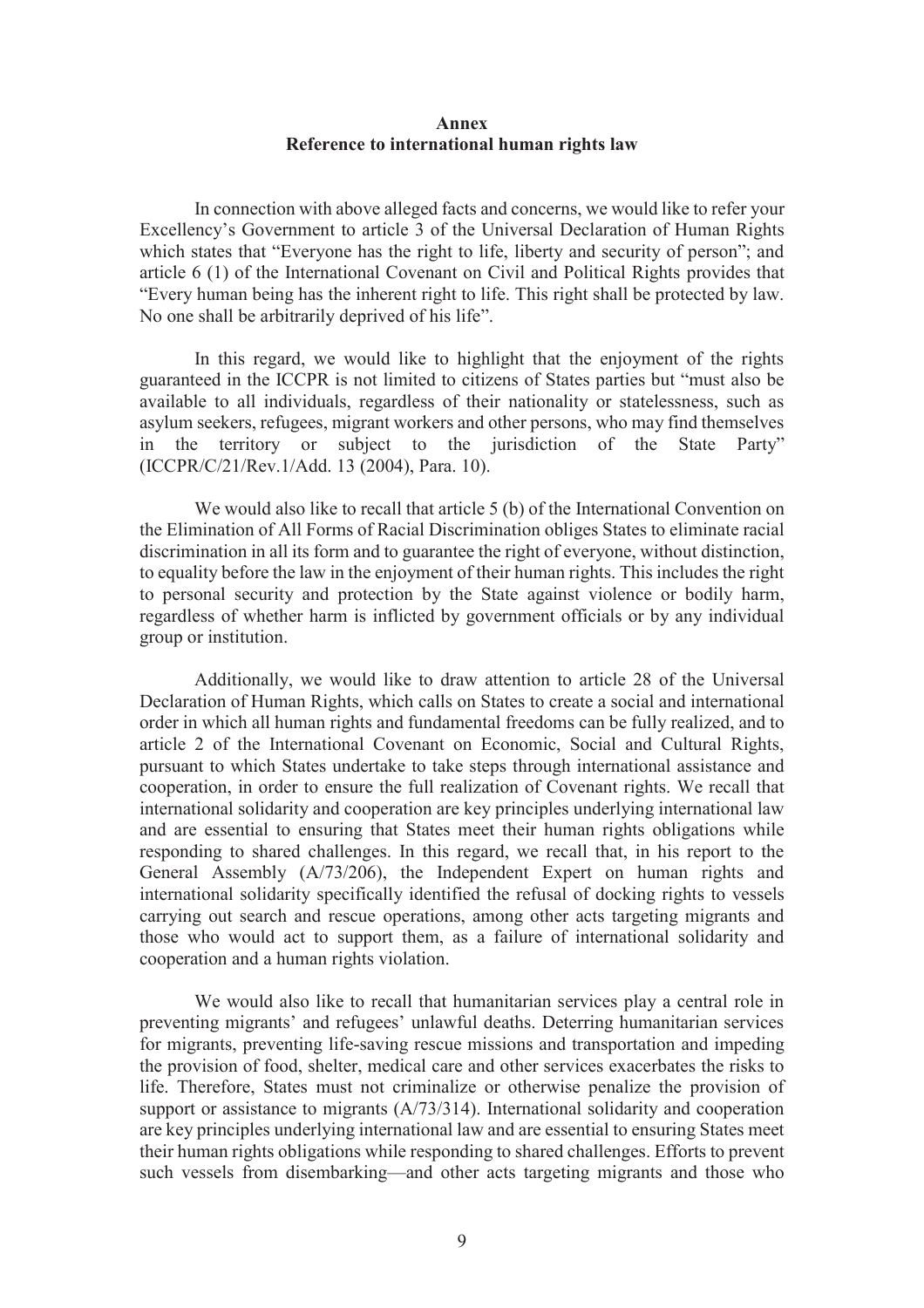would act to support them—demonstrate a breakdown in human rights-based international solidarity, in addition to constituting a human rights violation. (A/73/206).

We would also like to recall the obligations stemming from the Protocol to Prevent, Suppress and Punish Trafficking in Persons Especially Women and Children, supplementing the United Nations Convention against Transnational Organized Crime, in particular article 6 regarding protection and assistance to victims. We would also like to recall the recommendations set forth by the Special Rapporteur on trafficking in persons in her report to the Human Rights Council in 2018, A/HRC/38/45 regarding identification and early support during search and rescue operations, in particular, the non-criminalization of organizations and individuals who rescue or assist people on the move, as well as recommendations regarding identification of vulnerabilities to trafficking in mixed migration flows and regarding search and rescue activities, facilitate such identification by creating safe and confidential spaces to carry out individual interviews. Such interviews should be performed by trained staff and interpreters who can promptly assess indicators of vulnerability and provide adequate support, also in order to separate potential victims from traffickers.

We recall as well the recommendations made by the Group of Experts against trafficking in human beings (GRETA), of the Council of Europe, regarding the implementation of the Council of Europe Convention on Action against Trafficking in Human Beings by Italy in 2018. In paragraphs 285 and 286, GRETA raised concerns on the adoption of a Code of Conduct for NGOs undertaking activities in migrants' rescue operations at sea and urges the Italian authorities to review the Code of Conduct for NGOs undertaking activities on migrants' rescue operations at sea with a view to enabling the identification of victims of trafficking amongst migrants and refugees at sea and in ports.

With regards to search and rescue operations, we would also like to refer to principle 4 of OHCHR Principles and Guidelines on the human rights protection of migrants in vulnerable situations, according to which States should protect the lives and safety of migrants and ensure that all migrants facing risks to life or safety are rescued and offered immediate assistance. This includes, among others, to (1) ensure that relevant national legal frameworks as well as arrangements for cooperation and coordination between States uphold and strengthen the effectiveness of the search and rescue regime, in accordance with international human rights and refugee law, the international law of the sea, and other relevant standards; (2) to establish, operate and maintain adequate and effective services for search and rescue at sea regardless of presumed nationality or legal status of migrants who are in distress at sea or the circumstances in which they are found; (3) to ensure that search and rescue services and coordinating authorities operate under abroad understanding of distress, so that timely and necessary assistance is provided to migrants in unseaworthy vessels even if they are not in immediate danger of sinking (4) to ensure that all possible State and other resources are mobilized, including by means of cooperation between States where appropriate, for search and rescue responses including proactive patrolling when informed risk assessments suggest that migrants who may require assistance are likely to be present along a particular sea route; (5) to make every effort to protect migrants' right to life, wherever they are at risk on water or on land; (6) to ensure that rescue services are adequately resourced and provided with all necessary equipment such as rescue beacons; (7) to avoid acts and inaction that are likely or expected to cause the unnatural or premature death of migrants, or deny them a dignified existence.